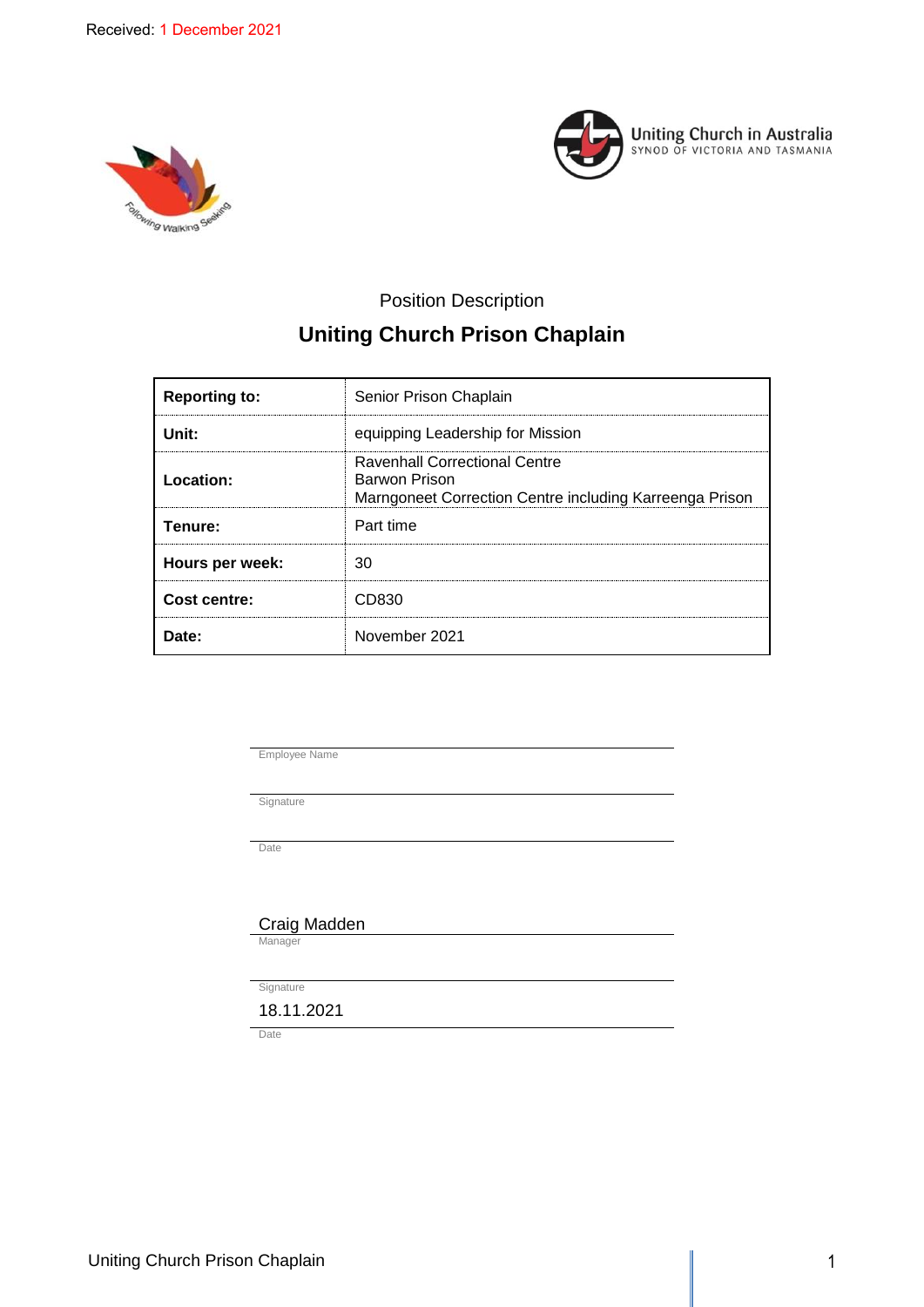## **Synod of Victoria and Tasmania**

As part of the Uniting Church in Australia, the Synod of Victoria and Tasmania is the Council of the Church responsible for the general oversight, direction and administration of the Church's worship, witness and service in the region allotted to it. It exercises pastoral, executive, administrative and discipline responsibilities in relation to the presbyteries within its bounds. In particular, it promotes and encourages the mission of the Church, assisting congregations and presbyteries within its bounds in their faithful participation in the mission of God.

## **equipping Leadership for Mission**

equipping the Leadership for Mission (eLM) is a pivotal unit in developing the capacity to undertake the mission-based activities of the Synod. It is central to supporting a coordinated focus on mission and supporting gathered communities to discern and engage in mission in their local context. It is committed to inter-connectivity across the Church to enable all aspects of the Synod's mission and capacity building activities occur collaboratively and holistically.

## **Uniting Church Prison Chaplain**

This role provides chaplaincy services to four prisons located in the Presbytery of Port Philip West.

- **Barwon Prison** is a maximum security prison with an operational capacity of 478 men.
- **Marngoneet Correction Centre** is a medium security facility with an operational capacity of 559, located in Lara, Victoria.
- **Karrenga** is a medium security with a capacity of 300 is positioned adjacent to Marngoneet.

These three prisons are located in Lara, Victoria and run by Corrections Victoria, Department of Justice and Community Safety. Further information about Barwon, Marngoneet and Karrenga prisons is available at: <https://www.corrections.vic.gov.au/prisons>

 **Ravenhall Correctional Centre -** is a private prison run by the GEO Group Australia, Pty Ltd and is located in Deer Park, Victoria. It is a medium security prison for sentenced and remand male prisoners and has an operational capacity of 1,300 men.

Further information about the Ravenhall Correctional Centre is available at: <https://www.geogroup.com.au/ravenhall-correctional-centre.html>

**This placement profile as set out in November 2021 may be subject to change. Potential candidates are advised that the prisons set out as a group within the profile may alter due to additions to the Victorian Prison network, such as the inclusion of the Chisholm Road prison due for completion in 2022. At that time the UCA prison Chaplaincy role may be modified to include Chisholm Road. The Chisholm Road prison is set to become a part of the Barwon prison precinct, Barwon South West.** 

**At that time it is hence also possible that the Ravenhall Correctional Centre Chaplaincy role would no longer form part of this profile. This will most likely mean that the placement will then include Chaplaincy roles of Barwon, Marngoneet, Kareenga and Chisholm Road, with Ravenhall chaplaincy be dealt with separately.** 

**Potential changes to the scope of the placement will of course be part of the conversation to help discern a sense of call to the role under these circumstances.**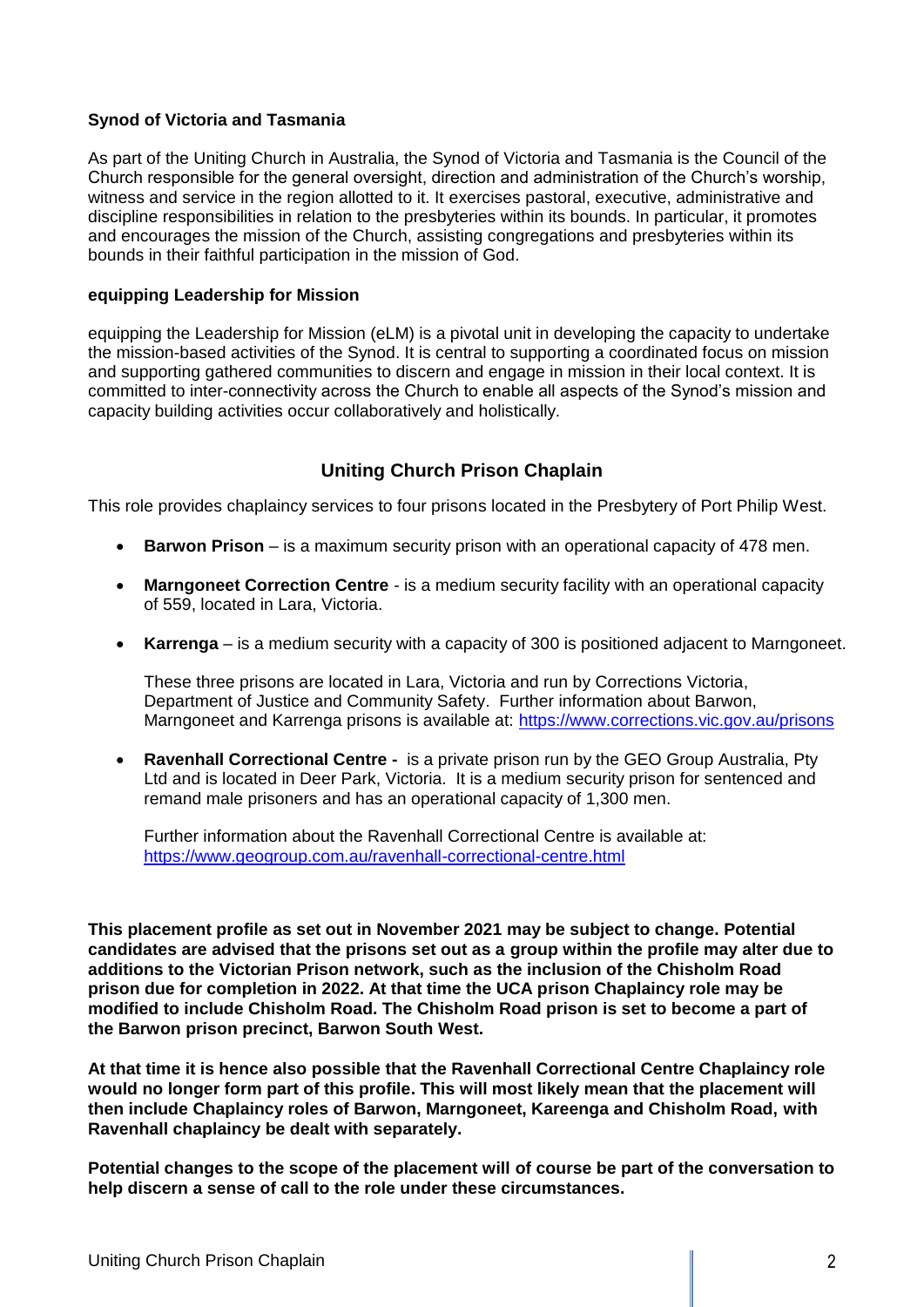## **Role Purpose:**

The role of the Uniting Church Prison Chaplain will be to provide ministry (pastoral care and worship) to prisoners, their families and prison staff, as a representative of the Uniting Church in Australia. In addition, the Chaplain shall maintain active appointment status with their church community, and connection with the Presbytery of Port Philip West for ministerial support.

This position is partly funded through a contractual agreement between the Uniting Church and Corrections Victoria.

- $\bullet$  Barwon 5.4 hours per week (70 hours per quarter)
- Marngoneet 5.9 hours per week (77 hours per quarter)
- Karreenga 2.6 hours per week  $(33.5$  hours per quarter)

The Ravenhall component of this position is funded through a contractual agreement between the Uniting Church and Geo Group Australia Pty. Ltd.

• Ravenhall – 16 hours per week (208 hours per quarter)

It is expected that at least 75% of the contracted hours are spent onsite, in the prison. Up to 25% of the hours may be spent in preparation, outside the prison.

## **Key Relationships:**

The Uniting Church Chaplain will be responsible to:

- Senior Prison Chaplain, UCA VicTas Synod, equipping Leadership for Mission
- Presbytery of Port Philip West for adherence to Ministerial and Pastor Code of Ethics, supervision and networking.

## Other:

- Prisoners and their families
- Prison Programmes Managers and officers
- Regional Liaison Chaplains
- Other chaplains in the prison chaplaincy teams.

#### **Requirements of the position:**

- Adherence to UCA 'Ministerial Code of Ethics' or 'Ministry of Pastor Competencies'.
- A satisfactory National Criminal History Check.
- The Uniting Church in Australia is committed to keeping children safe. Employment in this role is subject to a current working with children check.
- The chaplain will undergo regular professional supervision, with an appropriately accredited supervisor.
- The chaplain will be a practicing member of the Uniting Church in Australia.
- Adherence to prison guidelines, as outlined by the Prison, and the Corrections Victoria document, 'Guidelines for the Provision of Chaplaincy Services'.
- Participating in prison inductions and any other requirements for obtaining the necessary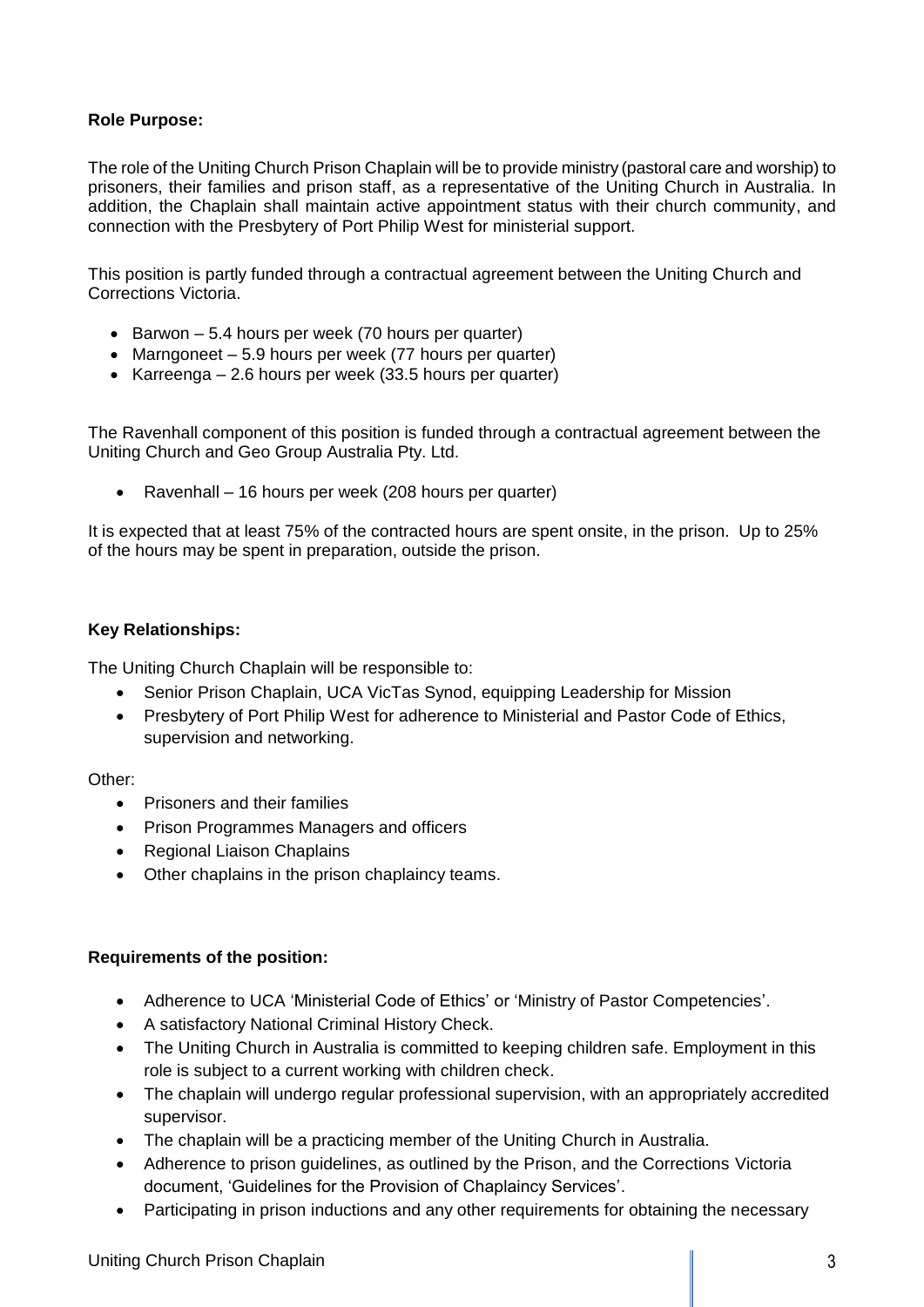security pass to enter the prison.

- Participating in refresher courses provided by prison/s and/or Corrections Victoria on a regular basis or as required.
- Working with the interdenominational prison chaplaincy teams. This may mean adjusting visiting and worship schedule to fit with chaplaincy team and prison needs.
- To be available for evening and weekend work.
- To regularly participate in Uniting Church prison chaplaincy team meetings and professional development as arranged by the Senior Prison Chaplain.

## **Key selection criteria:**

### **Qualifications and experience**

The position requires the following knowledge and experience:

- Experience in, and a commitment to, pastoral ministry within an ecumenical / multi-faith setting.
- Tertiary qualifications in theology or other relevant tertiary qualifications.
- At least one to two units of Clinical Pastoral Education or equivalent.
- Previous pastoral care experience, preferably in a similar setting or experience ministering in an acute mental health setting and/or with people with complex needs.

## **Skills and abilities**

- **1. Team work**: Cooperates and works well with others in the pursuit of team goals; collaborates and shares information; shows consideration, concern and respect for others' feelings and ideas. Able to work within the ethos and structure of a prison environment.
- **2. Leadership**: Models the Uniting Church ethos and workplace values. Builds team commitment by demonstrating personal conviction. Effectively leads change and remains flexible. Challenges team to explore alternatives and seek the best outcome. The ability to communicate with the church in creative ways about ministry in prisons.
- **3. Conceptual and analytical ability:** Deals with concepts and complexity comfortably. Uses analytical and conceptual skills to reason through problems. Has creative ideas and can project how these can link to innovations.
- **4. Planning and organising:** Sets clearly defined objectives and priorities and operates accordingly, reviewing and adjusting as required. Identifies processes, tasks and resources required to achieve a goal. Establishes systems and procedures to guide work and track progress.
- **5. Communication skills**: Demonstrates excellent verbal and written communication skills. Confidently conveys ideas and information clearly. Demonstrates excellent interpersonal skills and abilities to effectively interact with a diverse range of individuals, groups and disciplines. A sense of humour and the ability to manage yourself in an environment that is hierarchical and prone to crisis, is helpful in this role.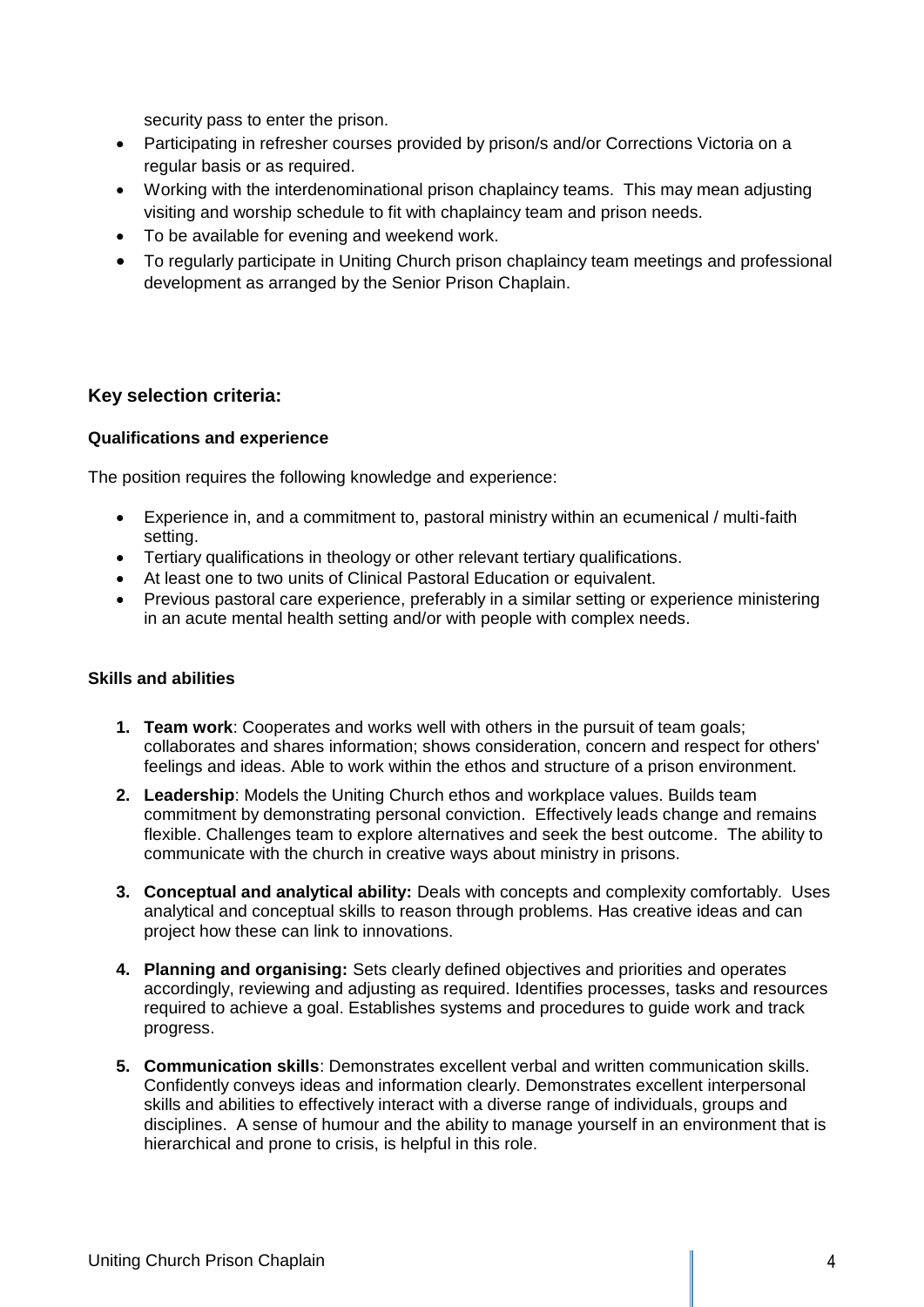**6. Drive & commitment:** Enthusiastic and committed. Demonstrates capacity for sustained effort and hard work. Sets high standards of performance for self and others. Enjoys a dynamic work environment that can be harsh and uncompromising at times.

## **Personal competencies/qualities**

- **7. Personal awareness:** Reflects on one's own life and can demonstrate an understanding of faith and the importance of community. Demonstrates emotional maturity, stability and calm within high stress/crisis situations, positive self-care and an ability to maintain healthy professional relationships and boundaries.
- **8. Culture & diversity:** Holds comprehensive awareness of the issues related to inclusion and justice. Understands diversity in culture (CALD), abilities, age, gender (LGBTI) and the benefits of diverse communities of faith and no faith. Appreciates the importance of our First Peoples and the Church's commitment to seeking compassion and justice for all.

| Key<br>Accountabilities                        | <b>Key Activities</b>                                                                                                                                                     |
|------------------------------------------------|---------------------------------------------------------------------------------------------------------------------------------------------------------------------------|
| Provide pastoral<br>care by                    | Leading worship and developing appropriate liturgical responses.                                                                                                          |
|                                                | Participating in and/or leading of special worship/memorial services as<br>required.                                                                                      |
|                                                | Maintaining professional confidentiality and demonstrating a capacity to<br>understand, and work within, ethical boundaries.                                              |
|                                                | Visiting men in their communities and providing pastoral support and a<br>non-judgmental attitude that offers hope through the love and guidance<br>shown in the gospels. |
|                                                | Empathic communication especially listening.                                                                                                                              |
| <b>Communicate</b><br>effectively by           | Confidently conveying ideas and information in a clear and interesting<br>way, and handling difficult and sensitive communications well.                                  |
|                                                | Using multiple communication channels to tailor communication to<br>relevant audiences.                                                                                   |
| <b>Provide</b><br>administrative<br>support by | Sharing common tasks within the department such as maintaining the<br>chapel.                                                                                             |
| Demonstrating<br>team work by                  | Openly sharing insights and collaborating with other members of the<br>multi-disciplinary prison staff team as well as with chaplaincy and pastoral<br>care colleagues.   |
|                                                | Remaining open and flexible to new ideas and the sharing of resources to<br>ensure the wisest use of the Church's precious resources.                                     |
|                                                | Maintaining effective and respectful relationships.                                                                                                                       |
|                                                | Resolving any conflict that may arise through effective reconciliation<br>methods.                                                                                        |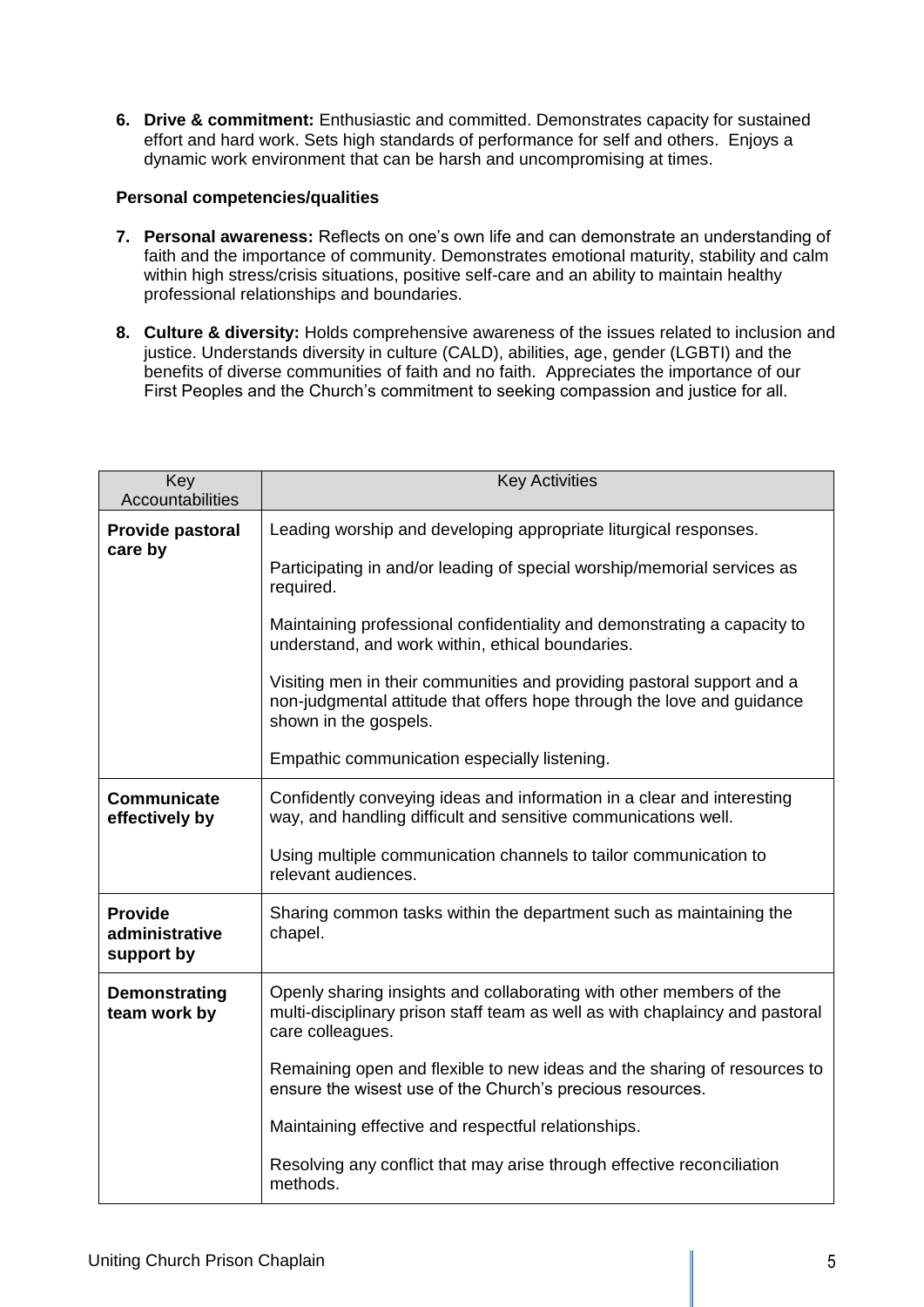| Manage self by | Preparing own work plan annually with agreed measurable outcomes.                           |
|----------------|---------------------------------------------------------------------------------------------|
|                | Demonstrating a commitment to ongoing professional development, and<br>regular supervision. |
|                | Actively engage with Presbytery and local church supports.                                  |

## **Workplace ethos and values**

As an employer, we express the ethos of Christianity to love one another, to live justly and to seek the reconciliation and renewal of all creation by respecting ourselves and all whom we serve and employ. We strive to do so by:

- Being inclusive
- Acting and advocating for a just society
- Working for peace and justice in the world
- Having an openness to the wisdom of people of other faiths and views
- Implementing environmentally sustainable practices

#### **Our workplace is one that values**

#### **Justice**

- Welcomes people speaking for themselves and on behalf of others
- Hears all voices and contributions
- Actively removes discrimination

#### **Inclusion**

- Actively fosters diversity and open communication
- Welcomes different thoughts, ideas and contributions

#### **Compassion**

- Acknowledges and values the whole person
- Seeks to be responsive to people's needs

#### **Shared leadership**

- Works collaboratively
- Shares knowledge
- Uses consultative decision-making

#### **Respect**

- Values all people, roles and contributions
- Creates an environment where we and our work flourish

#### **Integrity**

- Does the right thing for the right reason
- Acts ethically with appropriate accountability and transparency
- Aligns policy and practice
- Expects honesty from all staff, in their relationships with each other, their external partnerships and with society